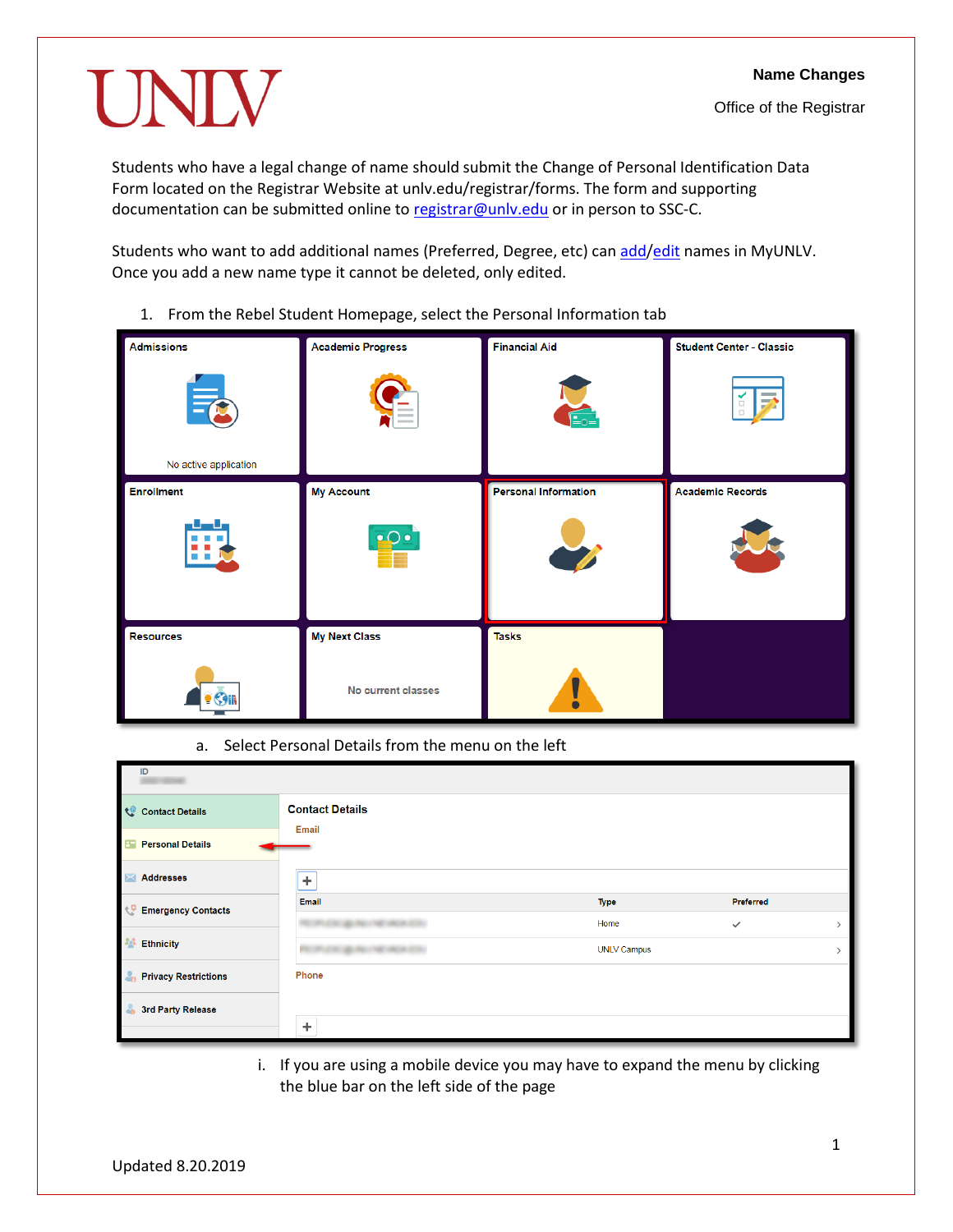# UNIV

Office of the Registrar

### <span id="page-1-0"></span>2. If you are Adding a new name click the plus sign

| $\mathcal{C}$<br><b>Contact Details</b>                   | <b>Personal Details</b>                   |
|-----------------------------------------------------------|-------------------------------------------|
| $\mathbf{E}$<br><b>Personal Details</b>                   | Date of Birth                             |
| <b>Addresses</b>                                          | Gender  <br><b>Social Security Number</b> |
| $\mathcal{L}^{\mathcal{G}}$<br><b>Emergency Contacts</b>  | <b>Names</b>                              |
| <b>Ethnicity</b>                                          | <b>Name</b><br><b>Type</b>                |
| $\mathcal{L}_{\mathbf{n}}$<br><b>Privacy Restrictions</b> | Primary                                   |
| 3rd Party Release                                         |                                           |

### a. Select the name type from the drop down menu

| Cancel             | <b>Add Name</b><br>Save |  |
|--------------------|-------------------------|--|
| $*$ Type           |                         |  |
| *Name Format       | Application<br>Degree   |  |
| Prefix             | Preferred               |  |
| *First Name        |                         |  |
| <b>Middle Name</b> |                         |  |
| *Last Name         |                         |  |
| <b>Suffix</b>      |                         |  |
|                    |                         |  |
|                    |                         |  |

- i. Preferred names will display on class and grade rosters
- ii. Degree names will be printed in the commencement bulletin and on your Diploma
- iii. The Application name appears on your admission documents
- iv. Only the Primary name will show on your transcripts
	- 1. Primary names can only be changed with the Request to Change Personal Identification Data form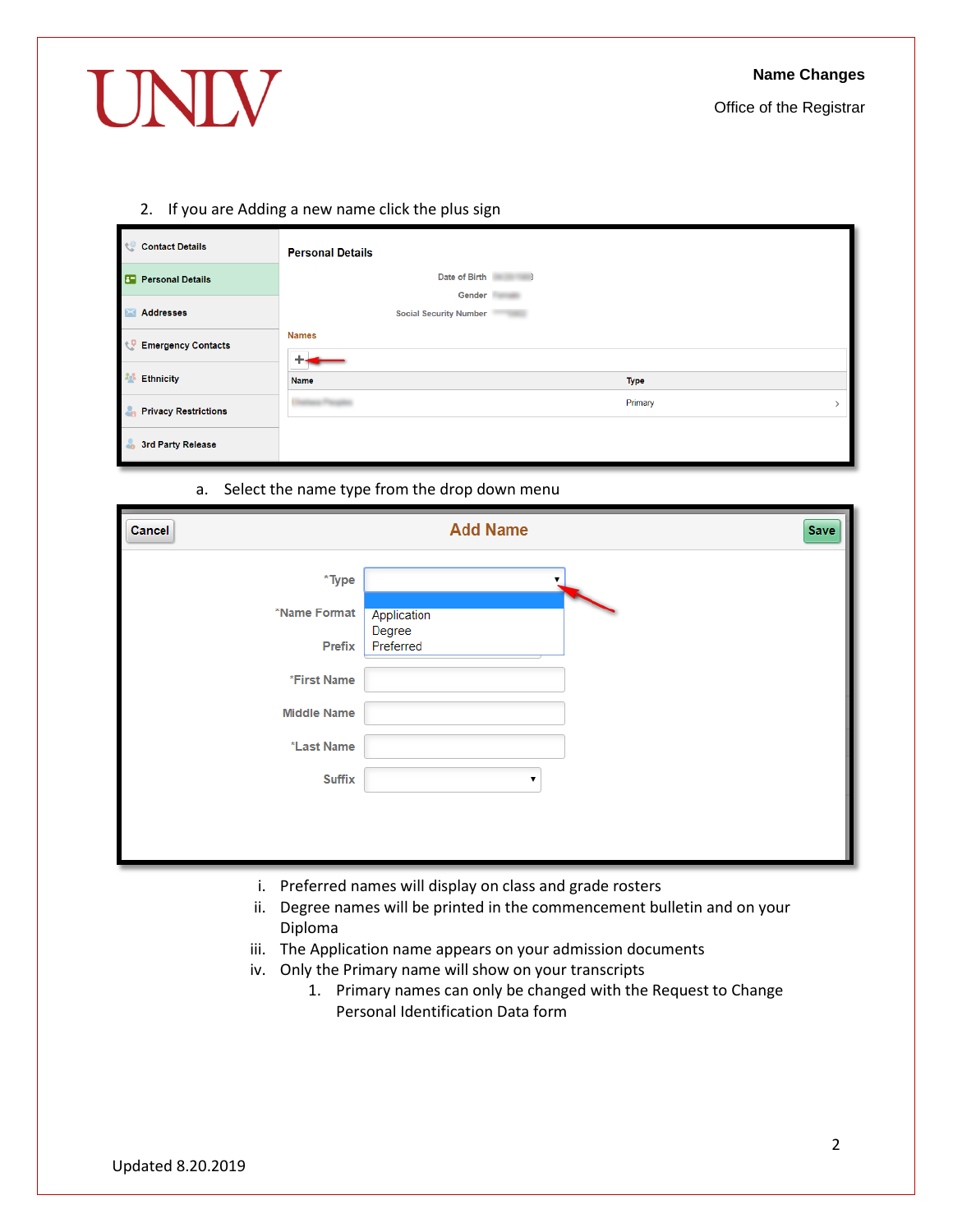# **Name Changes**

Office of the Registrar



b. Enter in your preferred/degree name and click save

| <b>Cancel</b>                                                                                                                                                   | <b>Add Name</b><br><b>Save</b> |                                                            |  |
|-----------------------------------------------------------------------------------------------------------------------------------------------------------------|--------------------------------|------------------------------------------------------------|--|
| $*$ Type                                                                                                                                                        | Preferred                      |                                                            |  |
| *Name Format                                                                                                                                                    | English                        |                                                            |  |
| <b>Prefix</b>                                                                                                                                                   |                                |                                                            |  |
| *First Name                                                                                                                                                     | Hey                            | Please note: Middle names<br>will print on Diplomas and in |  |
| <b>Middle Name</b>                                                                                                                                              |                                | the commencement program,<br>however they will not display |  |
| *Last Name                                                                                                                                                      | Reb                            | on the names page                                          |  |
| <b>Suffix</b>                                                                                                                                                   |                                |                                                            |  |
|                                                                                                                                                                 |                                |                                                            |  |
|                                                                                                                                                                 |                                |                                                            |  |
| Please note: if you are adding your middle name it will not display in MyUNLV<br>i.<br>on your name list                                                        |                                |                                                            |  |
| It will be printed on the diploma and commencement bulletin (If it is a<br>1.<br>degree name) and on the class and grade rosters (if it is a preferred<br>name) |                                |                                                            |  |

| <b>Personal Details</b>       |             |  |
|-------------------------------|-------------|--|
| Date of Birth                 |             |  |
| Gender                        |             |  |
| <b>Social Security Number</b> |             |  |
| <b>Names</b>                  |             |  |
| ÷                             |             |  |
| <b>Name</b>                   | <b>Type</b> |  |
|                               | Primary     |  |
| Hey Reb                       | Preferred   |  |